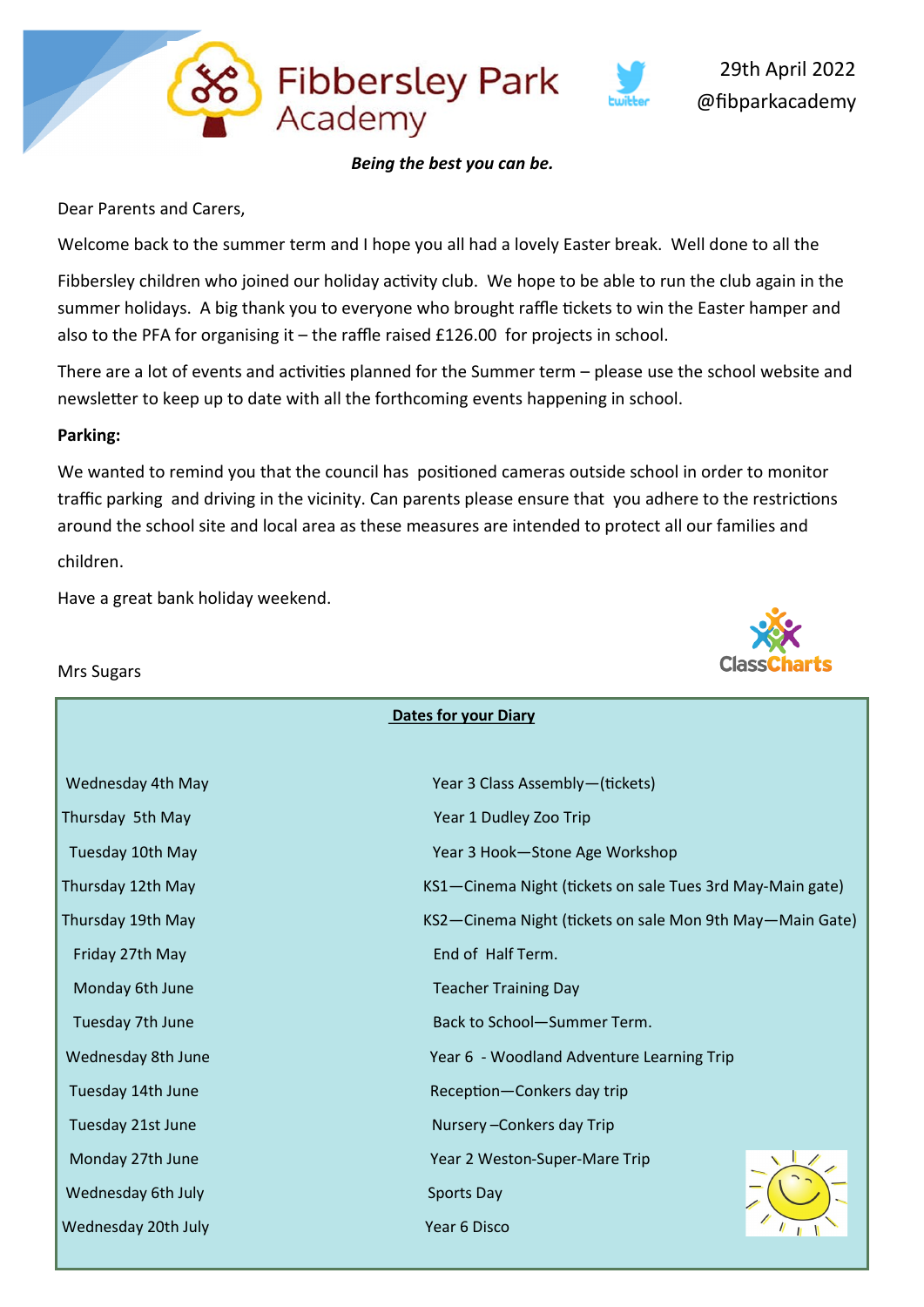



穴

# **Our Fibbersley Stars for this week. Well done to...**



| <b>RL</b>      | <b>Manreet &amp; Riley R</b>    | 21             | Dharam & Ruby-roo              | <b>4S</b> | Sophie & Grace H           |
|----------------|---------------------------------|----------------|--------------------------------|-----------|----------------------------|
| <b>RH</b>      | Callia & Sam                    | 2H             | <b>Miarose</b>                 | 5L        | Amayah & Jack              |
| <b>RA</b>      | <b>Finlay &amp; Cejay</b>       | 3D             | Lacey & Yuvraj                 | 5R        | <b>Dilan &amp; Natalie</b> |
| 1B             | <b>Harry &amp; Ollie</b>        | 3G             | <b>Oliver &amp; Summer</b>     | 5X        | Noah & Sarah               |
| 1 <sub>C</sub> | Yahya & Ibrahim                 | 3M             | Kyra & Mason                   | 6H        | Inayah & Mason             |
| 1W             | Millie & Nylah                  | 4 <sub>D</sub> | <b>Olivia-Rose &amp; Yixin</b> | 6B        | Roop & Emmy                |
| 2B             | <b>Charlie &amp; Joey-James</b> | 4P             | Kayleigh & Lilly M             | 6M        | Renae & Evan               |
|                |                                 |                |                                |           |                            |

All our Fibbersley Stars will receive their certificates in assembly on Friday.





**Music Class - Stars for this Week. Well done to...**







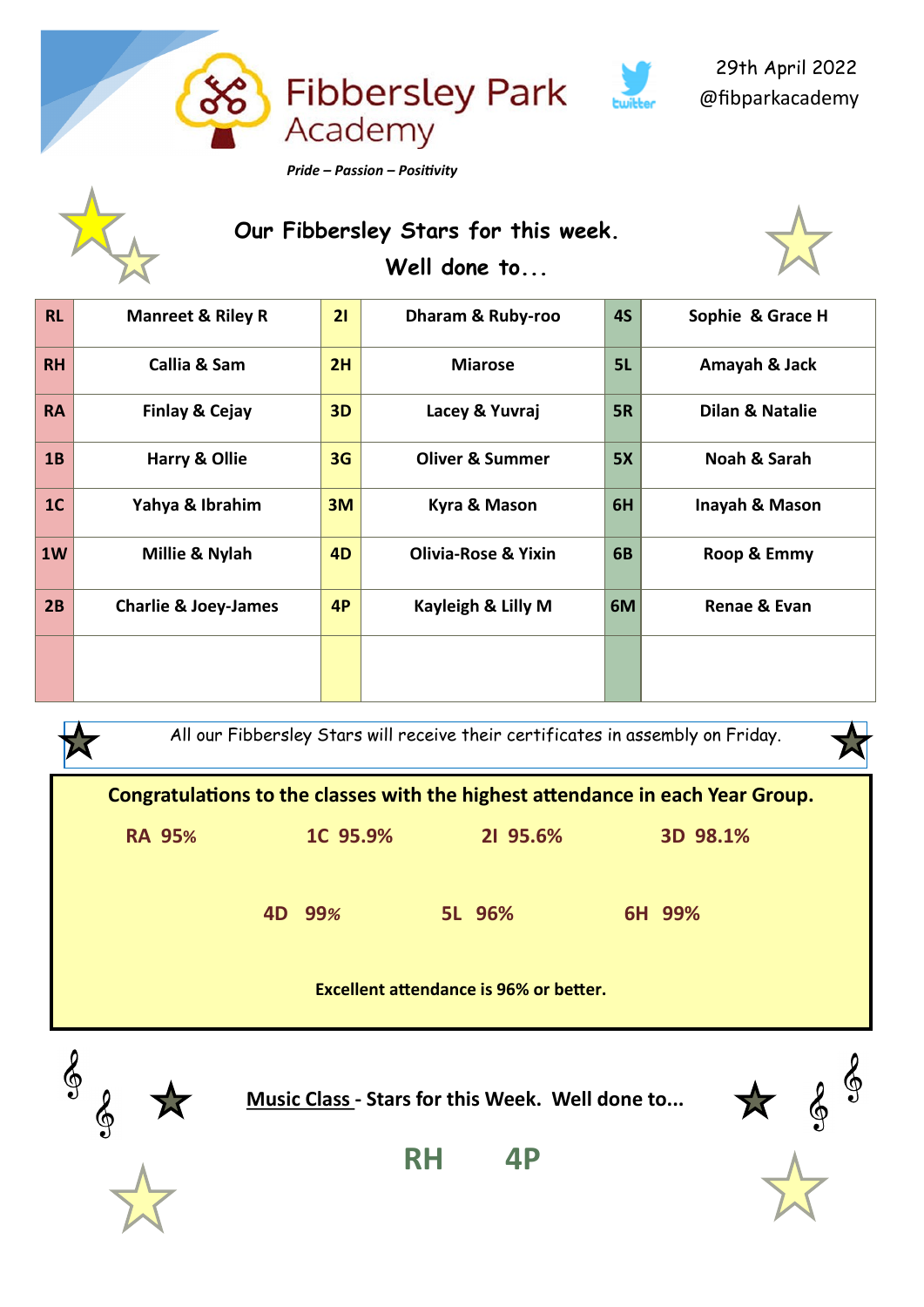



## **Absences**

If your child will not be in school, please call the school office *each* morning of their absence to record it. State their name, class number and the reason for absence.

**Please do not send absence message via class charts. Reminder: School starts at 8.50am. If your child is late after this time, please register at reception. Thankyou.**

To adhere to our school policy , if your child has sickness/tummy upset, please keep them home for **48 hours** from the last bout of illness.

Places are now being offered for Nursery

for September 2022. If your child is 3 on or before 31st August and you would like a Nursery place, please collect an application form from the school office.

Just a quick reminder….

Dinner money is £11.50 a week or £2.34 per day.

School Meals can be booked

**in advance** using ParentPay.



**Please ensure children have the correct kit in school on P.E days**

- **RA** Tuesday **RH** Thursday **RL** Friday
- **Yr1** Monday & Friday
- **Yr2** Tuesday & Thursday
- **Yr3 3M** & **3G** Tuesday & Wednesday **3D** Monday & Tuesday
- **Yr4** Thursday & Friday
- **Yr5** Wednesday & Friday
- **Yr6** Wednesday

**Communication:** If you have an issue or question, please ensure that you follow the school's communication policy and make contact with your **child's class teacher** via Classcharts, telephone or email in the first instance. If you then require additional support, please ask to speak to the **Year Leader**, then a member of SLT.